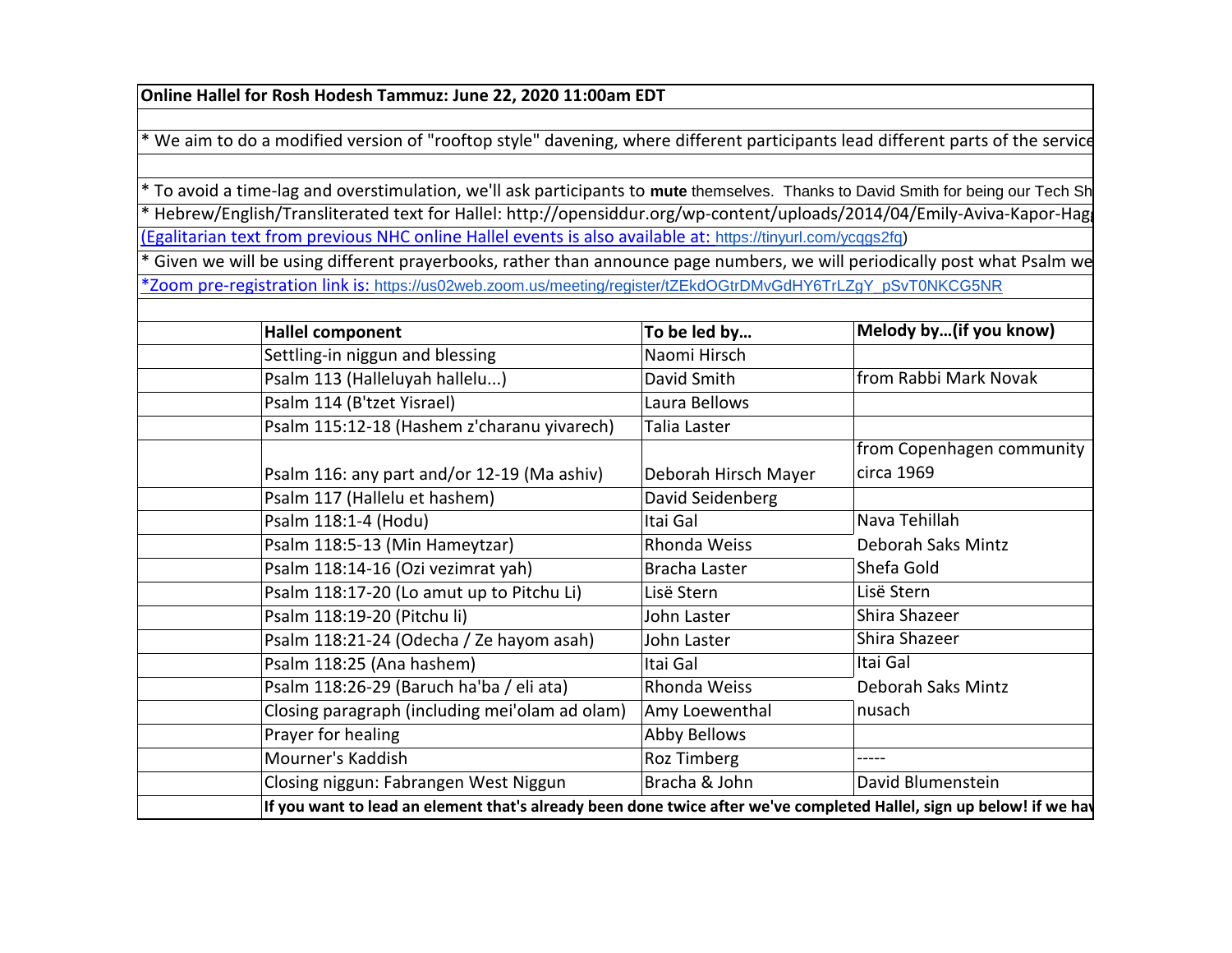| (with Bracha serving as back-up navigator).               |
|-----------------------------------------------------------|
| omer.                                                     |
|                                                           |
| gadah-Shir-Geulah.pdf - Pages 30-31 and 56-63             |
| 're singing in the chat window so folks can follow along. |
|                                                           |
|                                                           |
|                                                           |
| Second Iteration led by   Melody by(if you know)          |
| --------------<br>------------------                      |
|                                                           |
|                                                           |
|                                                           |
|                                                           |
|                                                           |
|                                                           |
|                                                           |
| L. Hirschhorn mashup w Hazak Hazak<br>Amy Loewenthal      |
|                                                           |
|                                                           |
|                                                           |
| Joe Rosenstein - intro to 118:25                          |
|                                                           |
|                                                           |
|                                                           |
|                                                           |
|                                                           |
| re time we'll do it!                                      |
|                                                           |